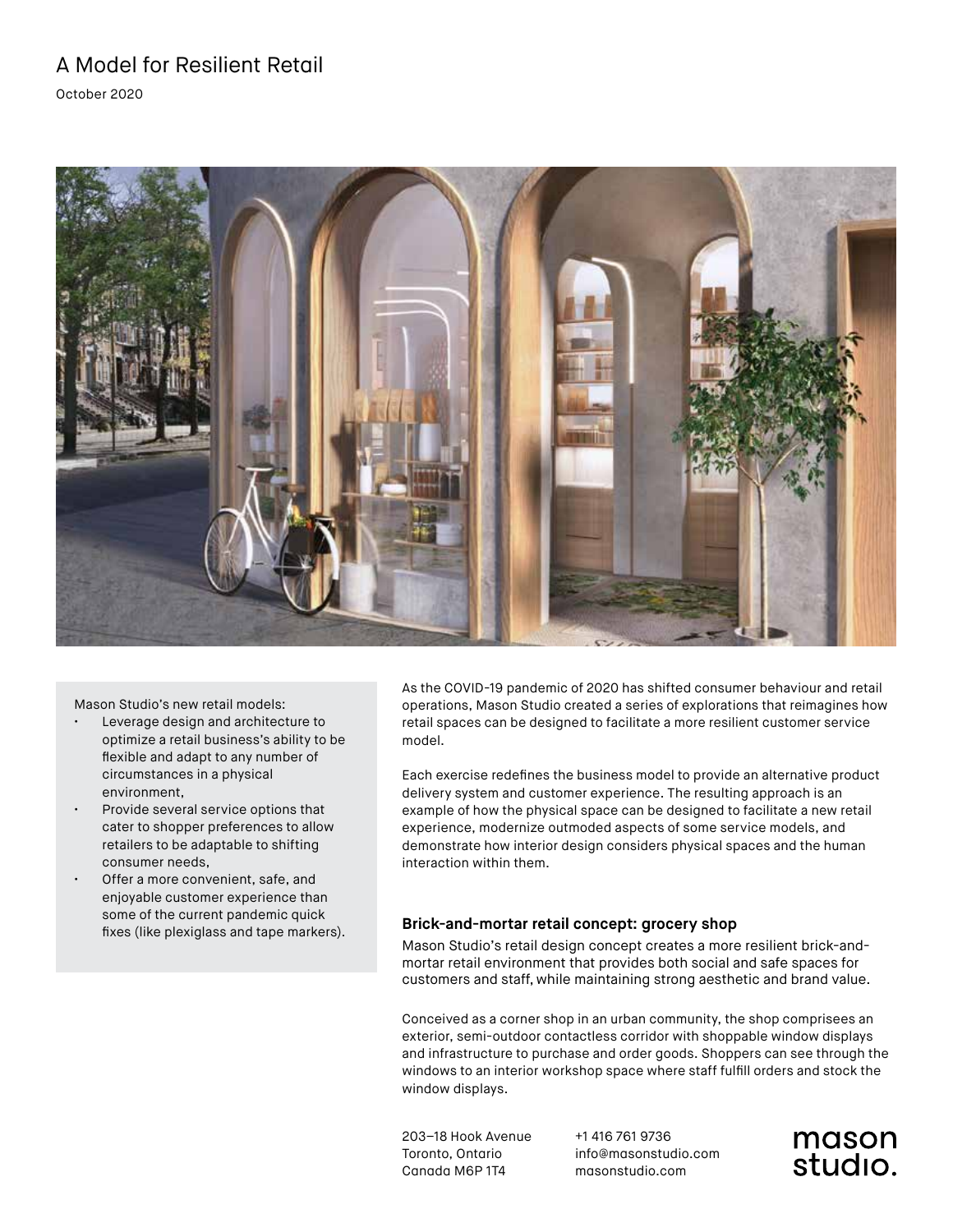October 2020





Shoppers have four options to purchase goods:

- In-store: a customer shops the window display, selecting items to purchase. Selected items are then gathered from the separate fullfillment area and placed in the on-site lockers by the staff for the customer to access immediately.
- In-store, home delivery: a customer can experience the goods in the store environment and have the items delivered to their home
- Online, in-store pick-up: purchases are ordered online, and then the customer goes to the shop to pick up their goods through the locker system
- Online, home delivery: those that can't get out or do not wish to do so, purchases are made online and delivered directly to the customer

Each window has a collection of goods curated by the shop for specific purchasers in mind. This could be based on different lifestyles, seasonality, or price points. The idea is to give businesses flexibility to curate their offerings with a design that allows them to easily shift and adapt.

Design features like the intricate mosaic floor motif of local flora and fauna provide a traditional element intended to feel more intimate. The pattern also incorporates subtle physical separation guides for a more integrated design approach.

203–18 Hook Avenue Toronto, Ontario Canada M6P 1T4

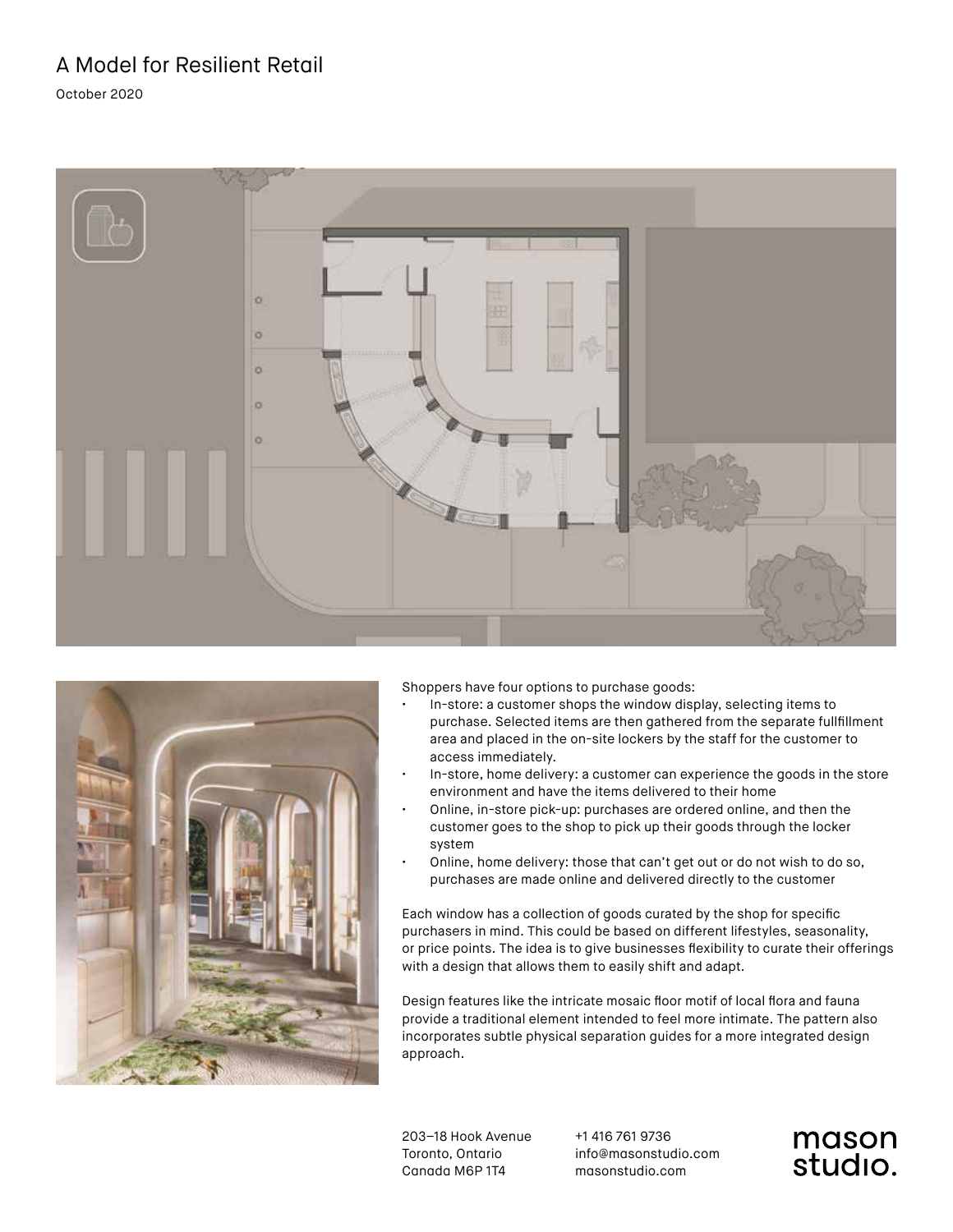October 2020





### **Mobile service concept: Envisioned for a barber & tailor shop**

Mason Studio has conceived a mobile service offering that will enable more flexibility than traditional fixed retail locations, allowing retailers to relocate wherever their greatest opportunity lies. The mobile retail space can bring necessary services and goods to serve those in remote communities, assisted living facilities or urban locations within loading docks or surface parking lots. It can also enable independent businesses, community organizations or associations to provide custom services in a unique location based on user needs.

The mobile retail concept design centres around prefabricated vehicles, enabling retailers to maintain a footprint small enough to be parked on a typical urban/suburban street, parking lot, or within a loading dock of a larger building, while reducing overhead costs - without sacrificing sales and branding.

Taking advantage of its mobile nature, the design of Mason Studio's concept considers best practices of retail design. By incorporating integrated product display, branding, and elements such as translucent façades and windows for natural lighting, the mobile service environment delivers an exceptional customer experience while meeting the business owners' needs.

203–18 Hook Avenue Toronto, Ontario Canada M6P 1T4

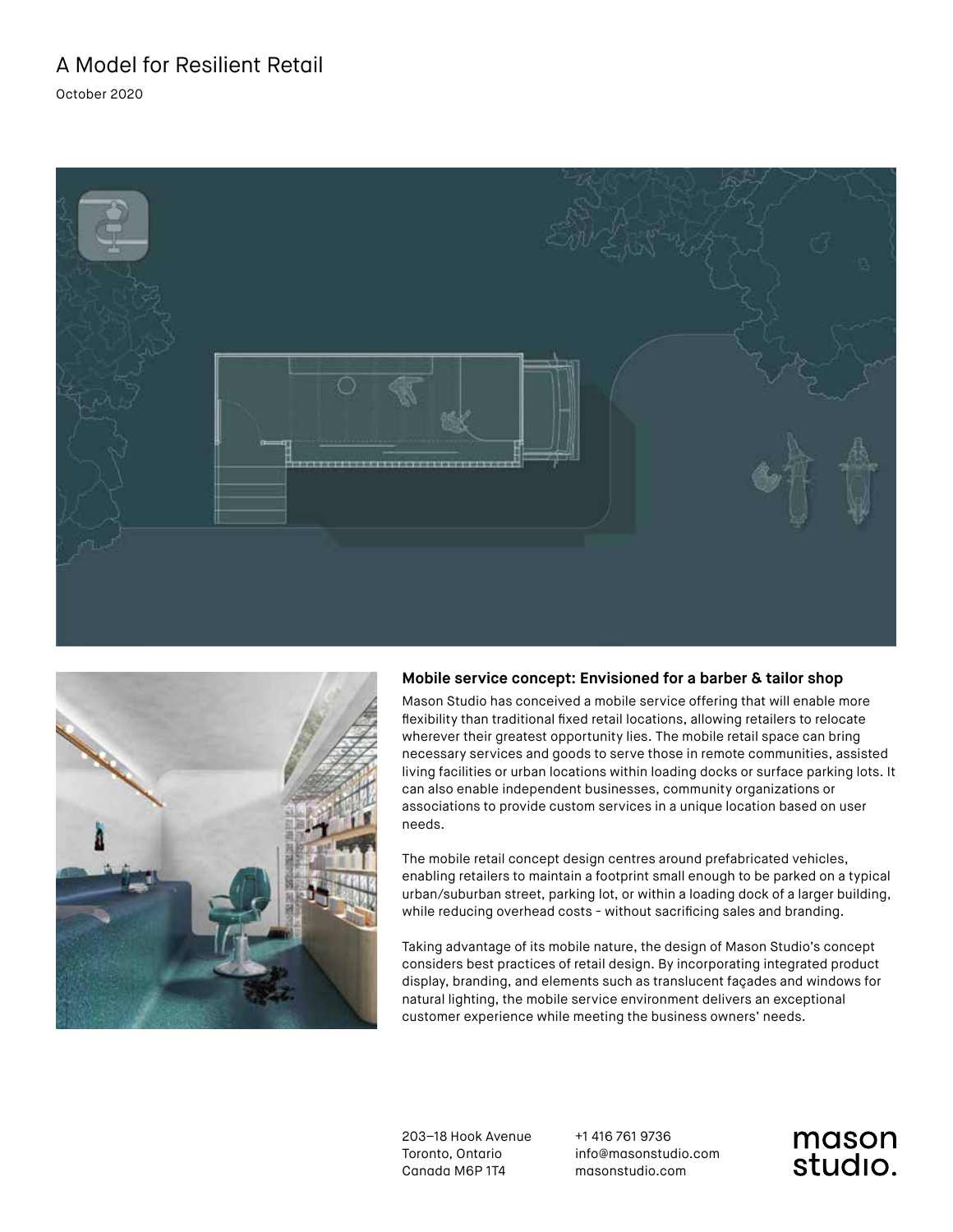October 2020





Each vehicle can be custom designed and fitted-out to suit any unique independent service model. Businesses can maintain their unique aesthetics while on-the-go, enabling retailers to take their products and services into an aesthetically pleasing mobile offering to reach their customers better.

Accompanied by location/booking technology to connect with customers, this mobile concept aims to help retailers reach more customers and do so in a safer, more flexible environment.

### **Case Study: Barber or Hairdresser**

With a translucent facade that provides ample natural lighting, visibility, and product display, this is not your average mobile fit-out. Clients enter into a linear, salon setting featuring highly durable finishes, like monolithic flooring, cabinetry, and countertops. A hint of brush brass metal accents adds a sense of occasion to standard salon lighting.

Expansive mirrors with forward-facing vanity lighting make for beautifully illuminated treatment areas with rotating chairs. Window merchandising displays provide product visibility to the exterior, while wall-to-wall cabinetry with integrated sinks and ample under-counter storage offers a functional yet

203–18 Hook Avenue Toronto, Ontario Canada M6P 1T4

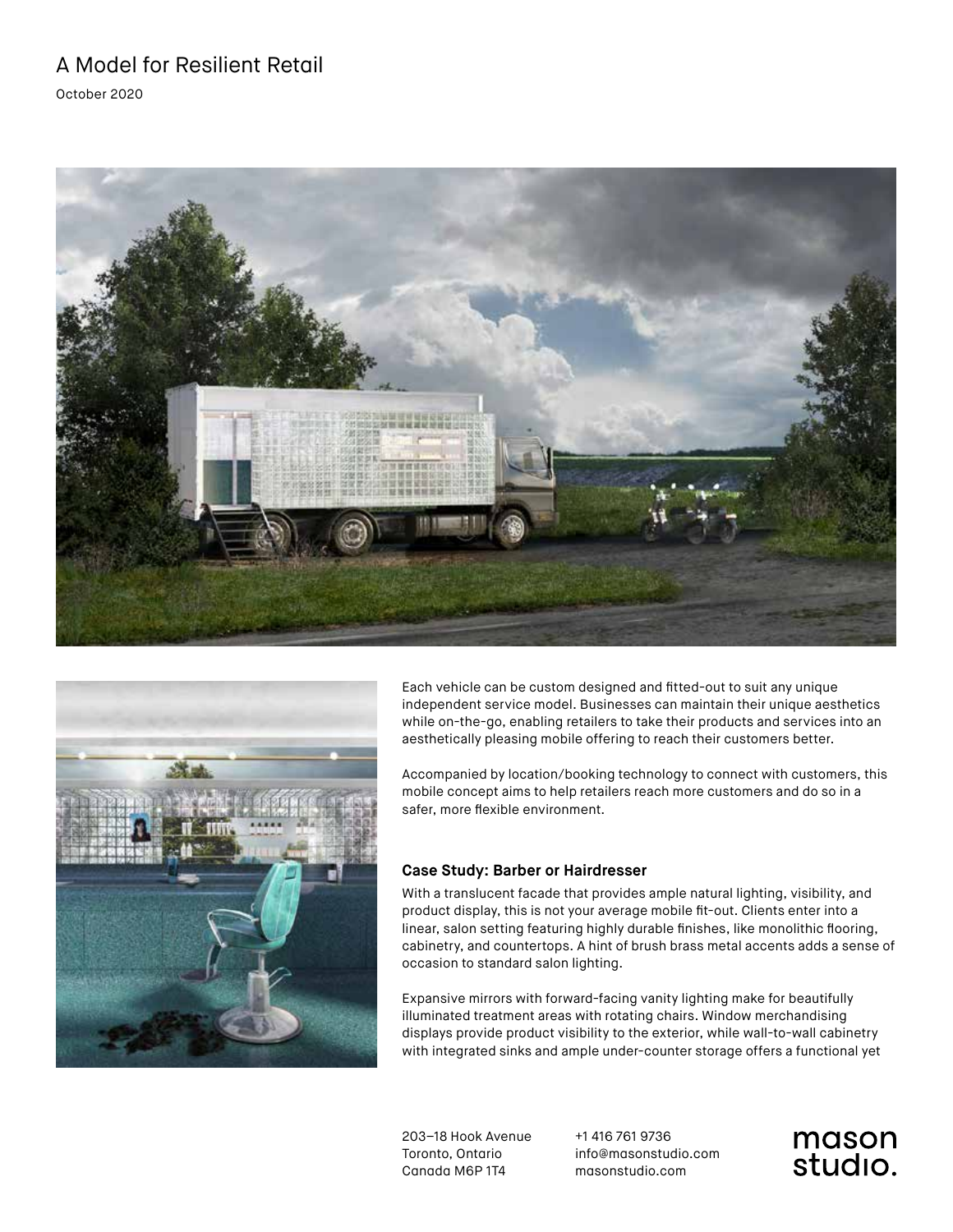October 2020



### **Case Study: Tailor Shop**

In this iteration, Mason's mobile concept has been envisioned as a boutique tailor shop, demonstrating how the prefabricated vehicle can be altered to suit a specific service, product and brand expression.

Suspended merchandise racks display garments, utilizing the modular glass façade. When stepping inside the tailor shop, customers are greeted with curved wood paneling with integrated lighting, creating rhythm and cohesion throughout the interior environment. The repetition of this finish creates a delineation of the functional spatial areas including an on-site sewing stations and a fitting area. Able to function with public and private spaces, the mobile tailor shop meets both the customer and the retailer's needs.

203–18 Hook Avenue Toronto, Ontario Canada M6P 1T4